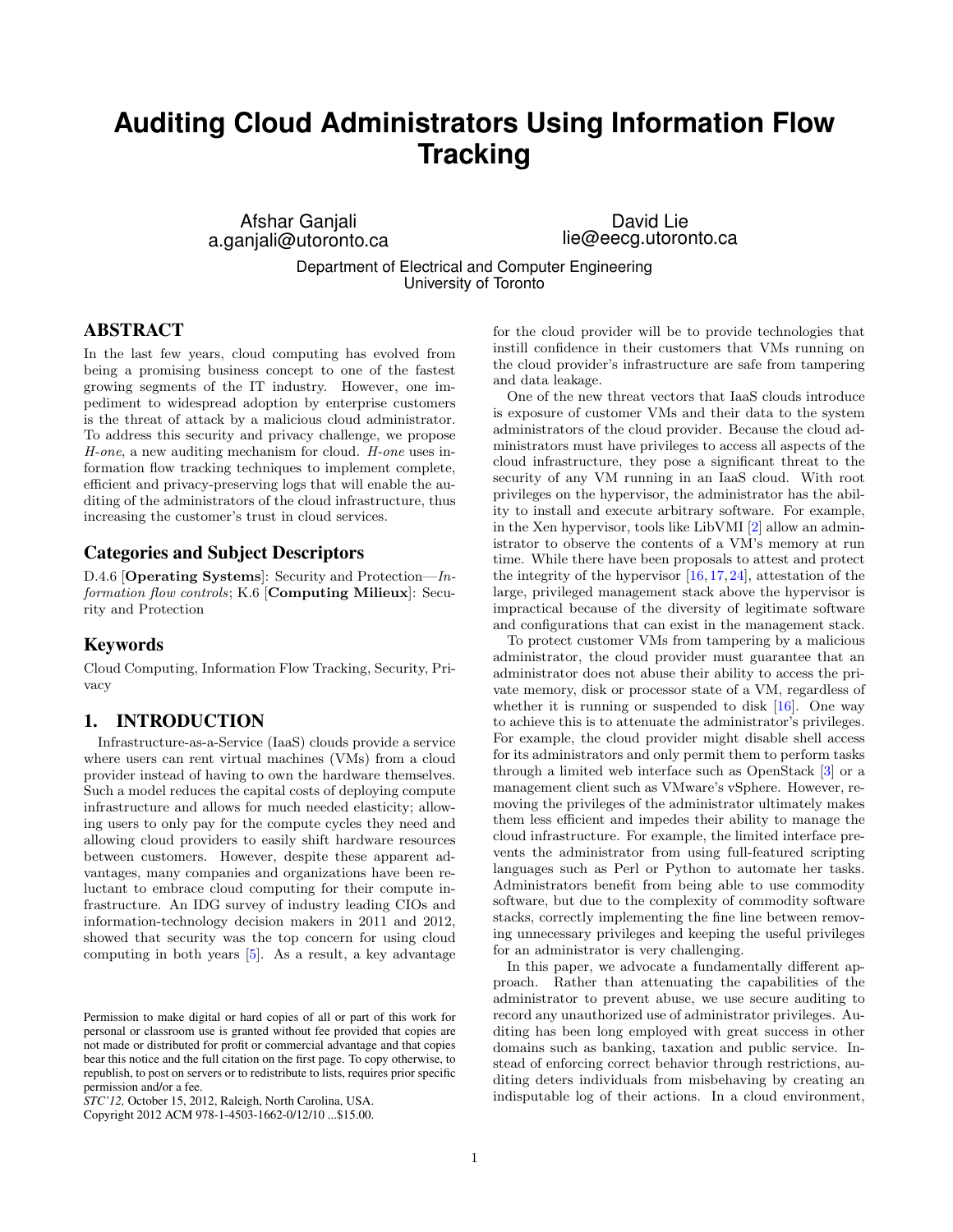auditing will also enable the correct assigning responsibility, which is crucial in the enforcement of the service level agreements (SLA). We aim to use a similar approach for logging data manipulation by administrators. By just logging events we do not hinder a legitimate administrator from fulfilling his duties, but at the same time are able to deter malicious administrators from attacking customer VMs.

Our proposal, called H-one has three main goals. First, the audit log produced by H-one should be complete, i.e., enough information must be recorded during the audit process to reconstruct what information was read from the customer's VM or what modifications were made to the customer VM by the administrator. Second, the recording of the audit log must be  $efficient$  – imposing minimal performance and storage overheads on the cloud provider. Finally, audit logs will be made available to the customer and in the event of a dispute, be broadly shared with arbitrators or to courts in the legal system. As a result, it is important that an audit log for a VM be privacy-preserving and thus contain only the information pertinent to that VM.

To achieve these goals, H-one uses information flow tracking. Having the entire path gives H-one several options to try and impose minimal performance and storage overhead for logging. For example, for an administrator performing a backup of a VM image, ultimately, the administrator may only need to see the total number of bytes archived by the backup operations. By identifying the entire flow of information, rather than recording the entire backup operation, which would touch every bit in the VM image, we only need to record the information that finally flowed to the administrator. Similarly, if an administrator injects data into a VM via a malicious virtual CD-ROM image, having knowledge of the entire information flow path allows us to record only the bytes read by the VM rather than the entire contents of the CD-ROM. In both examples, information flow also ensures that separate audit logs can be maintained for each customer. Even if the administrator backs up the VMs of several customers, information flow allows H-one to tear apart the flows of data into separate audit logs for each customer.

# 2. ATTACK MODEL AND PROBLEM DE-**SCRIPTION**

Our goal is to log all flows of information both from an administrator to a customer VM and vice versa. Recording information flows from VMs to administrators will capture violations of VM confidentiality. For example, a misbehaving administrator on a Xen hypervisor can use various existing tools like LibVMI [\[2\]](#page-5-1) or VIX [\[14\]](#page-5-6) for introspecting VM's memory, CPU, disk and network to reach user's private information. However, completely preventing any information flow from VMs to administrators is not desirable because administrators may have legitimate reasons for such flows. For example an administrator may have to observe VM's disk for backup purposes or its memory for virus scanning. Another common example is that sometimes administrators are supposed to help customers for troubleshooting and need to log into the user's VM. All these examples highlight a legitimate flow of information from VMs to administrators.

We also have to track all the information flows from administrators to VMs to assure the integrity of the guest VMs. As an example, most of the existing cloud management tool stacks provide APIs for attaching a CD-ROM to a user VM by administrators. A malicious administrator can abuse this API by inserting a malicious CD and rebooting the system, causing it to boot from the CD-ROM and allowing the administrator to then access the VM's disk using the software on the CD-ROM. Auditing flows from administrators to VMs can deter such malicious actions. However, not every flow from administrators to VMs are malicious. For example, to resolve customer issues, it is not uncommon for an administrator to ping a customer's VM or even log into the customer's VM to make changes.

We assume that the administrator has the equivalent of root or superuser access on the management stack of the hypervisor. Examples of such access would be root in Domain 0 of Xen, the host OS in KVM or SSH access to an ESX server. As a result, the administrator is able to install and execute arbitrary user code in the management stack, as well as change the configuration of any of the running services. Also the underlying network layer is in control of the administrator and any kind of traditional network attacks have to be expected.

We assume that the hypervisor and management stack kernel are protected from tampering by the administrator. There has been several works in the literature that deal with integrity and attestation of the hypervisor  $[16,17]$  $[16,17]$  and we assume a similar mechanism in our system has been used to secure those components. Unfortunately, because of the variety of configurations and software that must run above the management stack kernel, it is not realistic to extend attestation above that of the kernel. We also assume that some access control policy prevents administrators from corrupting the kernel by loading unauthorized modules, tampering with the kernel binary or directly accessing kernel memory. A Linux Security Module (LSM) or an enhancement to POSIX capabilities may be ways to achieve this.

We also assume physical security of the hardware running the hypervisor, so that hypervisor and management stack kernel are protected from tampering through hardware. This is fairly straightforward to fulfill since most administrative tasks do not require physical access to machines. In addition, methodologies for securing physical machines using cages, locked doors and security cameras are fairly well understood and can be transferred over from a variety of other areas. Hence, any physical attack such as cold boot attacks are beyond the scope of this paper.

Another attack vector on guest VMs is covert channels. Data from a customer VM may be leaked indirectly through a covert channel or a side-channel. Such channels may exist either because our information flow tracking is incomplete and misses certain flows, or information is steganographically encoded by a compromised process so that the user does not realize information has been leaked during an audit even though the flow is caught and recorded by our system. We currently consider such attacks against our system out of scope.

H-one's goal is to produce audit logs that will capture the tampering of customer VMs by a malicious administrator. This is an orthogonal and complementary goal to systems that try to protect VMs against vulnerabilities in the hypervisor or management stack [\[8,](#page-5-7)[24\]](#page-5-4). These systems protect against vulnerabilities by reducing the size of the TCB on which the security of customer VMs depend, while H-one only requires that the logging infrastructure be protected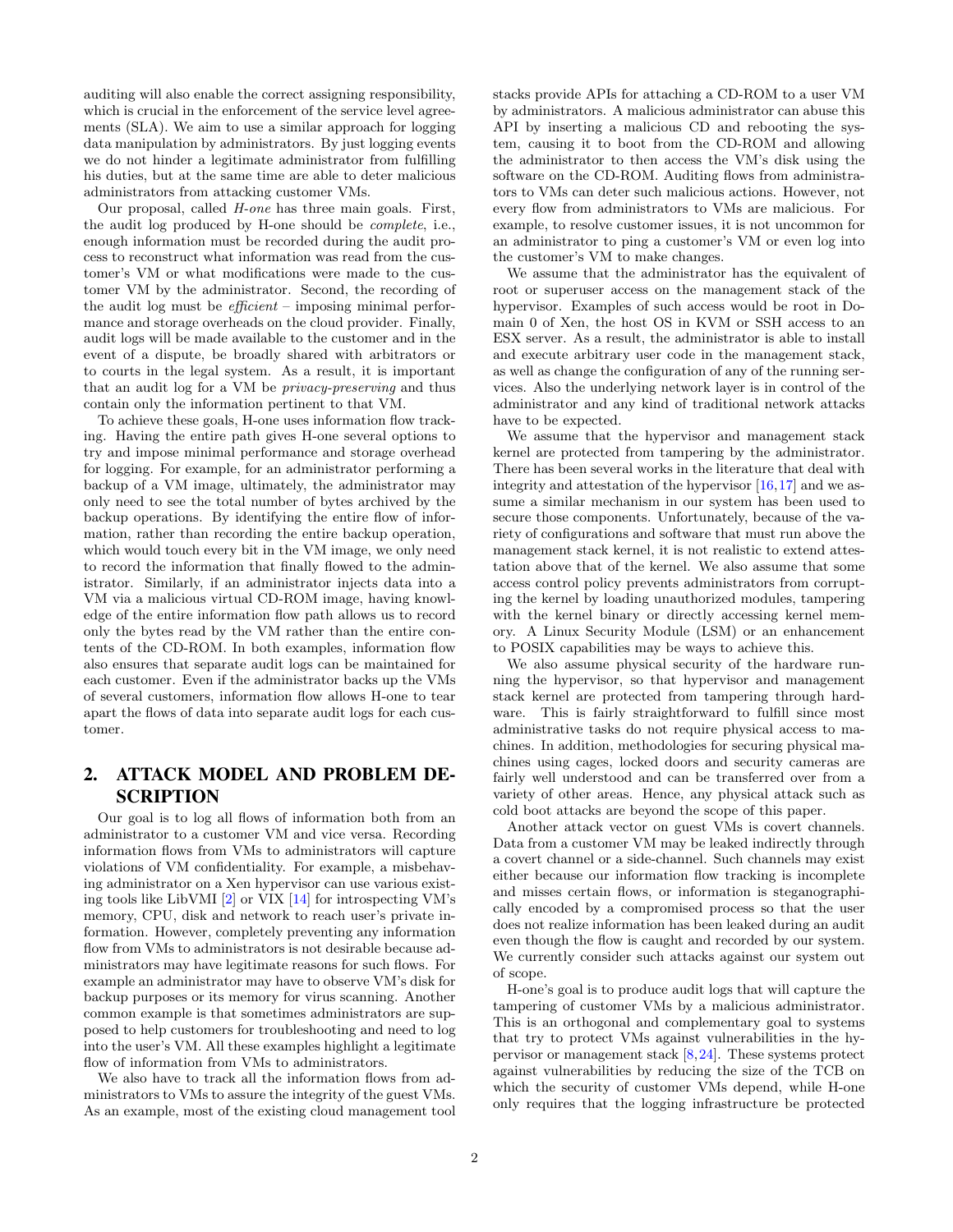from an administrator. As a result, so long as the logging infrastructure is secure, H-one is agnostic to the size of the TCB for customer VMs.

# 3. USING INFORMATION FLOW

We expect H-one to be applicable to any hypervisor architecture, but for convenience will describe a possible implementation on the Xen hypervisor. We assume an administrative VM (domain 0 in Xen), which has special privileges and implements a management stack that contains a commodity OS. Operations in the management stack, such as VM creation, require the management stack to directly access the state of a VM [\[13\]](#page-5-8). The administrator has root privileges on the management stack and thus has the ability to use all privileges conferred on the administrative VM.

As we mentioned earlier, logging infrastructure must be protected from tampering (i.e. it must be self-protecting). H-one implements logging in the kernel of the management stack. Thus, to protect the logging infrastructure, H-one needs only to protect the integrity of the kernel, which can be protected by restricting the administrator from tampering with the kernel image or loading unauthorized modules. This can be achieved by using Linux Security Modules (LSM) [\[20\]](#page-5-9) and is the only attenuation of privileges that H-one imposes on the administrator.

Our solution has two components. The first is the ability to track all flows of information emanating from both a customer VM and an administrator. It is important that this tracking is complete; otherwise a malicious administrator will be able to steal information from a VM or tamper with its state without being logged. By tracking all flows, we are able to detect paths of "tainted" processes in the management stack along which information flowed. The second component is selecting the best point along these tainted paths to log the information. Since the goal is to log only the information that is finally consumed, this implies that the best logging point will usually be as close to the consumer of the information as possible, given that logging at that point does not incur too high of a performance penalty. In another words, information tainted with the VM should be recorded as close to the administrator, and information tainted with the administrator should be recorded as close to the VM as possible.

### <span id="page-2-0"></span>3.1 Tracking All Information Flows

When information enters the management stack, it must be "seeded" with a label for tracking purposes. If the information comes from a VM then H-one seeds it with a label corresponding to the customer who owns the VM and if the information comes from an administrator, H-one seeds it with a label corresponding to the identity of the administrator.

Information from a customer VM can enter the management stack either through direct interaction with components in the management stack that virtualize hardware for guest VMs, or through indirect interaction via the hypercalls made by the management stack. As a result, the seeding of labels is performed by both the hypervisor and management stack kernel. If information returned from a hypercall is derived from a guest VM, the hypervisor passes this information to the management stack kernel, which then labels the return value as containing information from the particular VM.

Xen implements virtual hardware using either a backend driver for paravirtualized guest VMs or hardware QEMU emulation for fully virtualized guests. In both these cases, the virtual hardware emulation is performed in the management stack and the management stack kernel is responsible for labeling information from customer VMs and tracking the information flow appropriately. A typical example is a write to a virtual disk whose image is stored in the management stack. The backend driver or QEMU would be seeded with the customer VM's label and would thus taint the disk image. Any process that then accesses the disk image will also be tainted with the customer VM's label.

Administrator information enters the management stack through a terminal process. To properly label terminal processes with the identity of the administrator that controls them, we modify remote terminal services, such as the SSH daemon in the management stack to seed the child terminal process with the label of the administrator that authenticated and logged in. Any child processes started by the administrator's shell are also seeded with the administrator's label.

After seeding initial labels, we have to track propagation of taint. Again we handle this in management stack's kernel. Table [1](#page-3-0) lists various propagation channels that we need to consider for applying taint analysis. We have to address two issues: i) How to intercept all these channels of communication? ii) How to propagate labels?

Three of these taint propagation paths can be caught by intercepting hypercalls in the management stack kernel. However, other paths are entirely within the management stack and have to be intercepted using some hooks in the kernel. We are considering using a customized LSM to monitor and interpose on the operations that propagate taint within the management stack kernel.

As Table [1](#page-3-0) indicates, whenever a process in the management stack kernel maps memory belonging to a VM, we conservatively assume that the process will read management stack memory and propagate taint from the VM to the process. Even though the mapping operation can be intercepted by monitoring hypercalls in the management stack kernel, we are more precise for propagating administrator taint from a process to a VM since such a flow requires logging. To detect flows from a process to a VM via shared memory, we can map the shared region as read-only inside the process's address space, causing the management stack kernel to take a fault if the process writes to the region. This is similar to how the HyperLock project [\[19\]](#page-5-10) prevents the KVM hypervisor from writing into any domain other than its own or how the SecVisor project [\[18\]](#page-5-11) prevents the kernel from executing user pages.

For propagating taint, when a communication event happens, we propagate the labels from the source to the destination, if it is a read operation; or the other way around, if it is a write operation.

## 3.2 Selecting the Best Point to Log

In order to reduce the storage cost of logging, H-one attempts to log as close as possible to the consumer of the data (i.e. the administrator or the VM). For finding the points closest to the administrator, we have to detect when VMtainted information is about to leave the management stack kernel through network or any other I/O channel. This is observable using LSM I/O hooks when a process writes to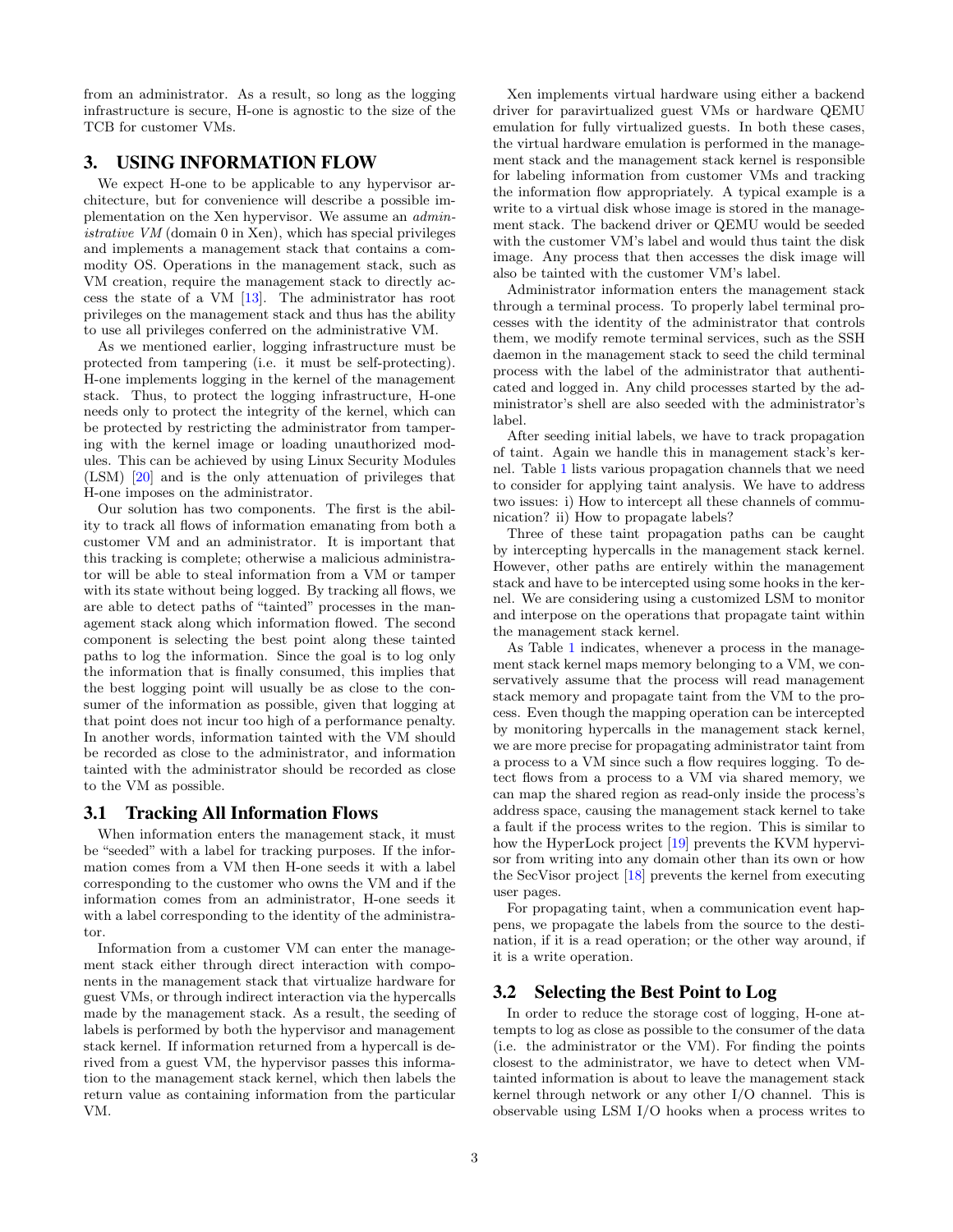| Channel                                  | Flow                                | <b>Interception Mechanism</b> | Label Propagation              |
|------------------------------------------|-------------------------------------|-------------------------------|--------------------------------|
| Mapping a guest VM's memory image.       | $\overline{VM} \rightarrow$ Process | Intercepting Hypercalls       | $VM \rightarrow Process$       |
| Reading VCPU state of a guest VM.        | $VM \rightarrow Process$            | Intercepting Hypercalls       | $VM \rightarrow Process$       |
| Reading an arbitrary file.               | $File \rightarrow Process$          | LSM Filesystem Hooks          | $File \rightarrow Process$     |
| Inter Process Communication (IPC)        | $Process \rightarrow Process$       | <b>LSM IPC Hooks</b>          | $Process \rightarrow Process$  |
| Writing into memory image of a guest VM. | Process $\rightarrow$ VM            | Paging Mechanism              | Process $\rightarrow$ VM       |
|                                          |                                     |                               | Should be logged.              |
| Writing VCPU state of a guest VM.        | Process $\rightarrow$ VM            | Intercepting Hypercalls       | $Process \rightarrow VM$       |
|                                          |                                     |                               | Should be logged.              |
| Writing into an arbitrary file.          | $Process \rightarrow File$          | LSM Filesystem Hooks          | $Process \rightarrow File$     |
|                                          |                                     |                               | May need to be logged.         |
| Writing to network.                      | $Process \rightarrow Network$       | LSM Network Hooks             | Process $\rightarrow$ Exporter |
|                                          |                                     |                               | May need to be logged.         |
| Writing to an output device.             | Process $\rightarrow$ Admin         | LSM I/O Hooks                 | Should be logged.              |

<span id="page-3-0"></span>Table 1: List of taint propagation channels; how they get intercepted and how the labeling gets effected.

network or any other I/O device. In these cases we have to record all the exchanged information for auditing purposes.

The other constraint for selecting the point at which to log is that H-one must be able to determine which VM the information pertains to. Thus, if a process reads information from several VMs, H-one must log before the information is read and mixed together by the process. Similarly, if an administrator uses a single process to administer several VMs, to be able to unambiguously determine which administrator actions pertain to which VMs, H-one must log the outputs of the program to the individual VMs as opposed to the inputs the administrator sends to the process.

Capturing data at the network interface is not effective if the process, such as an SSH shell, encrypts the data before sending it over the network. Since we already modify SSH for seeding labels, we can have the modified SSH log unencrypted data before transmission. However, administrators may install their own application that encrypts data before writing to a network socket. To address this case, we plan to implement exporter daemons similar to those in DStar [\[23\]](#page-5-12), which will label outgoing network data. The remote host will then assign those labels to the received network data and continue to track the information until it is consumed by the administrator's terminal. We will use DStar-like access control to restrict network connections by administrator-installed programs only to verified hosts that also implement H-one logging.

For finding points closest to VM, we have to detect when information is about to be written to the VM. When a process writes into the memory image, VCPU state or disk image of a VM, it should be considered as consumption of information by the guest VM. In these cases all the exchanged information has to be recorded. For example when an administrator attaches a virtual CD-ROM, it will be visible to the VM as a block device. Communication between block device and VM is over shared memory, which is expensive to monitor. Instead, we can monitor what bytes are read from the CD-ROM image by the QEMU device emulator that the back end driver communicates with. Note that in this case, QEMU would be part of the logging infrastructure so we must protect it to make sure it is not modified. Otherwise, a misbehaving administrator could modify QEMU to directly write malicious data into VM instead of reading it from the CD-ROM image.

## 4. DISCUSSION

## 4.1 Auditing Instead of Restricting

One of the key differences between H-one and previous approaches is that H-one performs no access control and provides no active protection to customer VMs. Instead, H-one provides tamper-resistant, complete and efficient logging of cloud administrator activities. The advantage of auditing is that since it is passive, it guarantees that administrators will not be unnecessarily restricted in any way. For instance, we could prevent tainted processes from generating logs to be seen by administrators to avoid privacy violations. However, sometimes specific kinds of data need to be passed to an administrator for specific purposes. For example, data to be used in log files or some information provided by daemons inside guest VMs for the purpose of monitoring, measuring or provisioning are legitimate types of data that we can pass to administrators. Restricting all these channels can guarantee privacy for the user but conflicts with our goal of not to inhibit administrative duties. Since appropriate security policies in such cases are context dependent, applying a policy that restricts administrators will almost inevitably lead to a situation where an administrator is prevented from performing some legitimate action. In our approach we just audit all the classified information passed to administrators and defer the further decisions to the user, who owns the data and is aware of the consequences of such leakage.

Our approach for letting administrators get access to classified data is equivalent to declassification techniques used in DStar [\[23\]](#page-5-12) and other information flow control systems. In our system, any process can declassify information and pass it to an entity without required clearance level. By just auditing all the channels, we do not have to deal with the problem of identifying processes that can be trusted as declassifiers, which is context dependent.

## 4.2 Realtime Filtering of Logs

Using information flow techniques, we can save extensively on the amount of data we log, which reduces cost at the end. For further reduction of the log size, we are considering implementing a realtime filtering daemon that filters some unnecessary logs before committing to disk and the end user. For example, in our information flow system, we intercept all the data written to the memory image of a guest VM. However, operations like VM creation have to map the whole memory address space of the VM in the beginning to copy the memory image from disk to VM's memory before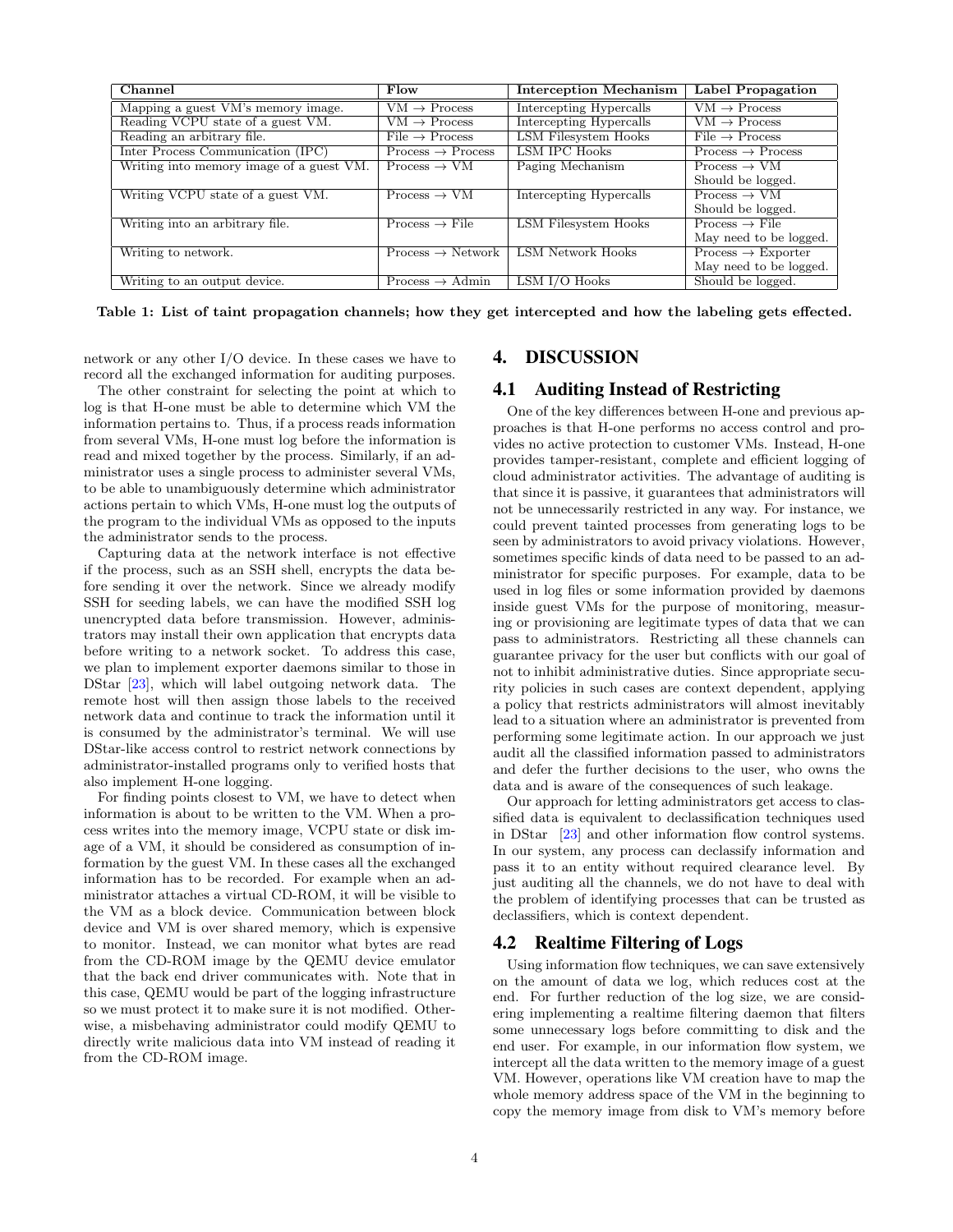executing the VM. Since VM creation happens though user space management processes, our system would intercept all those operations and would log the whole memory image as exchanged data between an administrator and the guest VM. By knowing beforehand that this type of information exchange is legitimate, our filtering system can reduce the logs by simply comparing the data written to the memory with the existing memory image file on the disk. If those sets of data are exactly the same, we can easily skip the logging and trust the operation. Otherwise, we log the data and notify the user. We believe there are other scenarios that we can predict beforehand and our filtering system can use them to narrow down the illegitimate data.

## 5. RELATED WORK

Trusted Cloud Computing. Over the past several years, there has been a lot of work on trusted cloud computing. The management stack has traditionally been a monolithic privileged virtual machine. Different projects such as Qubes OS [\[4\]](#page-5-13), Citrix XenClient [\[1\]](#page-5-14), Xen Disaggregation [\[13\]](#page-5-8) and Xoar [\[8\]](#page-5-7) have reduced the TCB size of Xen by breaking the management stack into smaller isolated components. However, all these solutions require a complete reorganization and significant changes in the management stack architecture.

Santos et al. [\[16\]](#page-5-2) propose a trusted cloud architecture to protect the confidentiality and integrity of customer VMs. Li et al.'s paper  $[11]$ , CloudVisor  $[24]$ , and Excalibur  $[17]$  are more recent efforts that share the high-level vision proposed in that work. CloudVisor uses nested virtualization to protect guest VMs from malicious hypervisor and management stack. Excalibur proposes a system that implements policysealed data to address some of the limitations of trusted computing on the cloud. However, we are not aware of any previous work using information flow for providing more security at cloud computing environments.

Information Flow Control. Prior work on information flow control can be broadly categorized into static languagebased techniques [\[15\]](#page-5-16), which seek to detect and prevent information leakage at compile time, and dynamic runtime enforcement. Asbestos [\[9\]](#page-5-17) and HiStar [\[22\]](#page-5-18) are two example operating systems that track information flow dynamically using a relatively small, trusted kernel.

Recently, there has been significant work on incorporating DIFC (Decentralized Information Flow Control) mechanisms into operating systems and runtime environments with the goal of enforcing end-to-end information flow policies that are set by individual applications instead of a central administrator. As an example, DStar [\[23\]](#page-5-12) extends the OS-level information flow control architecture to a distributed environment with the goal of mitigating the effects of untrustworthy distributed applications and compromised machines. It uses "exporters" to map machine-level security policies into a distributed context, allowing hosts to define the degree of trust between host nodes. The dynamic enforcement in DStar and in earlier OS-level systems tracks information flows at a process granularity, which often requires monolithic applications to be split into several processes to make information flows within an application explicit to the OS. Flume [\[10\]](#page-5-19), one of the more recent efforts, demonstrates that runtime DIFC does not require a clean-slate redesign

of the software stack and can be retrofitted into an existing UNIX-based operating system.

Some other works [\[6\]](#page-5-20) employ IFC for providing security in other contexts. SilverLine [\[12\]](#page-5-21) is another system that uses IFC to improve both data and network isolation for cloud-based services without requiring cloud application developers to rewrite their applications, and without requiring the deployment of specialized network hardware.

## 6. CONCLUSION AND FUTURE WORK

One of the biggest obstacles in the way of the adoption of cloud-based services is the risk that data stored in the cloud will be compromised by a misbehaving administrator. To deter such attacks, we proposed H-one, an auditing mechanism for cloud that logs information leakage by tracking data using information flow tracking techniques. By using auditing, H-one allows administrators the freedom to use whatever tools they wish to perform and automate administrative tasks.

Our next steps would be to have a fully implemented prototype to evaluate the performance overhead and log storage costs of H-one. We aim to use the Xen [\[7\]](#page-5-22) hypervisor for implementation. As we mentioned in Section [3.1](#page-2-0) we have to implement some hooks in the management stack kernel for intercepting sensitive operation done by administrators and for protecting the log system. For these cases we are planning to employ a customized Linux Security Module (LSM) module. LSM provides a wide range of hooks in the Linux kernel, which can be used to monitor and interpose on the operations that propagate taint within the management stack kernel. LSM is lightweight and designed to impose little performance overhead. We plan to also employ the LSM hooks both to prevent administrator tampering of the management stack kernel and H-one logging infrastructure and to track information flows in the management stack kernel. For assuring completeness of this method, previous study [\[21\]](#page-5-23) has used automatic static analysis of the kernel code to verify that all of the necessary hooks have actually been inserted into the Linux kernel.

Another challenge will be to ensure that the logging is complete enough for a third party to reconstruct the actual events that led to the log being produced and make an unequivocal judgment as to whether the administrator acted maliciously or not. As an example, assume a user receiving logs related to her VM's execution on the cloud. She can check the logs for various types of violations. For instance, since mapping of VM memory should only occur on guest VM boot, she can check if the mapping of her VM's memory to the management stack has a one-to-one relation with VM starts happened by her. If data has been read from the VM's file system or from a certain process, she can determine which files or process were accessed. If the administrator installs or runs some code on the VM, she can determine the binary of the code and as a result, possibly run the code again to ascertain its purpose or identity. While it will be difficult to prove that recorded logs will be able to result in an unambiguous determination in every instance, we hope to show that for a large number of scenarios, the logs will allow an impartial third party to prove the guilt or innocence of the cloud administrator.